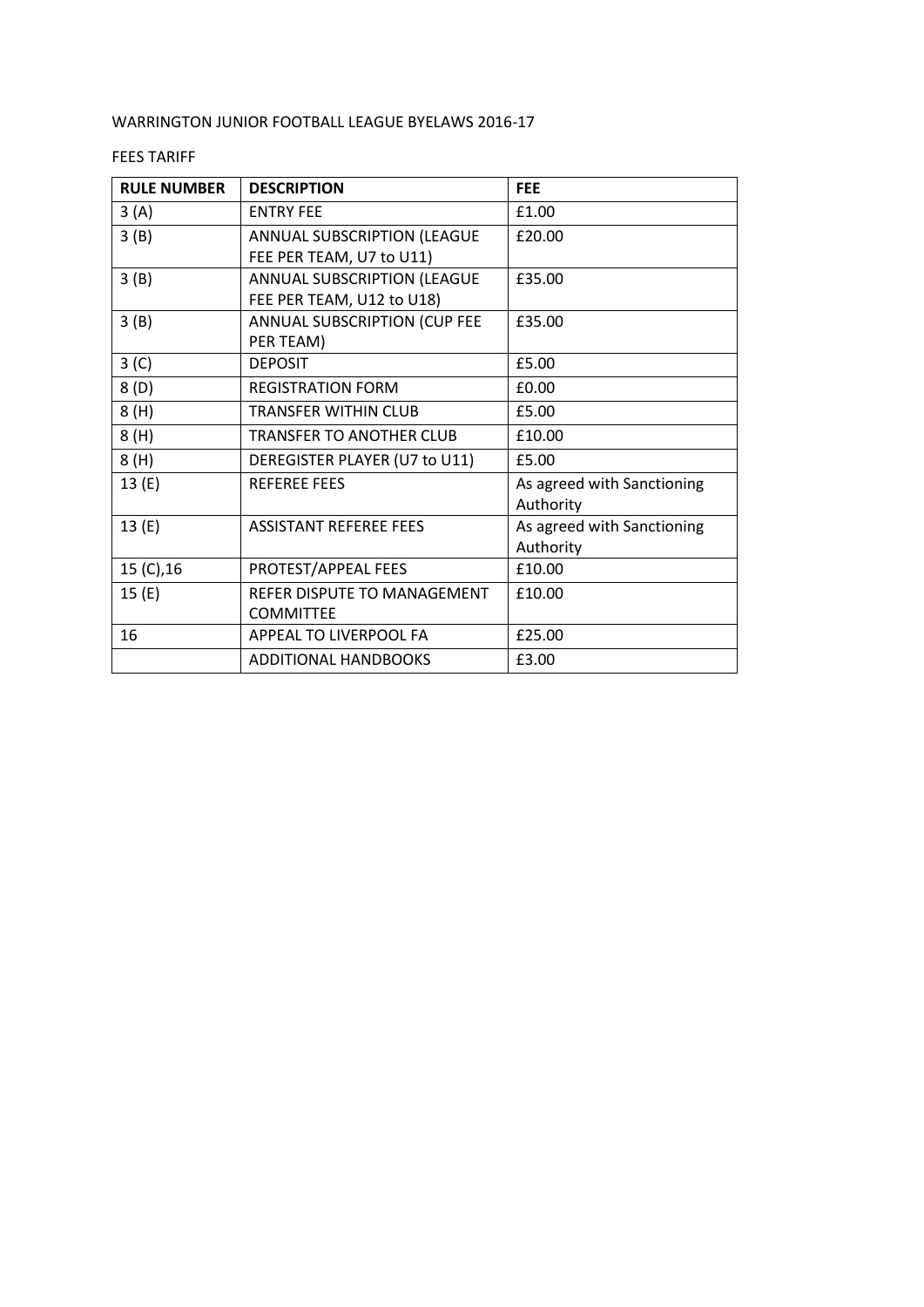## WARRINGTON JUNIOR FOOTBALL LEAGUE BYELAWS 2016-17

## FINES TARIFF

| <b>RULE NUMBER</b> | <b>DESCRIPTION</b>                                                                             | <b>MAXIMUM FINE</b>                                      |
|--------------------|------------------------------------------------------------------------------------------------|----------------------------------------------------------|
| 2(B)               | <b>FAILURE TO AFFILIATE</b>                                                                    | £20.00                                                   |
| 2(D)               | FAILURE TO COMPLY WITH FA INITIATIVES                                                          | £100.00                                                  |
| 2(E)               | UNAUTHORISED ENTRY OF TEAMS INTO COMPETITIONS                                                  | £100.00                                                  |
| 3 <sup>(C)</sup>   | FAILURE TO PAY A DEPOSIT                                                                       | £100.00                                                  |
| 3(E)               | FAILURE TO PROVIDE AFFILIATION NUMBER/DETAILS FORM                                             | £20.00                                                   |
| 4(E)               | COMMUNICATIONS CONDUCTED BY PERSONS OTHER THAN NOMINATED<br><b>OFFICERS</b>                    | £25.00                                                   |
| 5(H)               | FAILURE TO COMPLY WITH AN INSTRUCTION OF THE MANAGEMENT<br><b>COMMITTEE</b>                    | £100.00                                                  |
| 5(1)               | FAILURE TO PAY A FINE WITHIN 14 DAYS OF NOTICE                                                 | £50.00                                                   |
| 5 (M) BYELAWS      | FAILURE TO ATTEND LEAGUE MEETING                                                               | £20.00                                                   |
| 6(H)               | FAILURE TO BE REPRESENTED AT AGM                                                               | £30.00                                                   |
| $\overline{7}$     | FAILURE TO SUBMIT THE REQUIRED WRITTEN AGREEMENT OR TO NOTIFY<br><b>CHANGES TO SIGNATORIES</b> | £25.00                                                   |
| 8(A)               | FAILURE TO CORRECTLY REGISTER A PLAYER                                                         | £40.00                                                   |
| 8 (B)(iv)          | FAILURE TO HAVE THE REQUIRED NUMBER OF REGISTERED PLAYERS PRIOR<br>TO THE SEASON COMMENCING    | £25.00                                                   |
| 8(F)               | SIGNING OR PLAYING FOR MULTIPLE CLUBS, OR INACCURATE COMPLETION<br>OF A REGISTRATION FORM      | £25.00                                                   |
| 8 (G) (ii)         | REGISTRATION IRREGULARITIES                                                                    | £100.00                                                  |
| 8 (M)(i)           | PLAYING AN INELIGIBLE PLAYER                                                                   | £50.00                                                   |
| 8(N)(i)            | FAILURE TO GIVE PRIORITY TO SCHOOL ACTIVITIES                                                  | £50.00                                                   |
| 8 (Q) BYELAWS      | FAILURE TO PRODUCE PLAYER ID CARDS                                                             | £50.00                                                   |
| 9(A), 10(A)        | DELAYING KICK OFF/NO NETS/ NO CORNER FLAGS                                                     | £10.00                                                   |
| 9(A)               | <b>FAILURE TO NUMBER SHIRTS</b>                                                                | £10.00 (per shirt, up to an<br>aggregate maximum of £30) |
| 9(A)               | FAILURE TO HAVE CHANGE OF KIT AVAILABLE (HOME TEAM)                                            | £20.00                                                   |
| 9(B)               | FAILURE TO OBTAIN CONSENT FOR A CHANGE OF CLUB NAME                                            | £30.00                                                   |
| 10(B)              | FAILURE TO PLAY MATCHES ON THE DATE FIXED                                                      | £35.00                                                   |
| 10 <sub>(C)</sub>  | FAILURE TO PROVIDE DETAILS OF A FIXTURE                                                        | £10.00                                                   |
| 10(D)              | FAILURE TO HAVE MINIMUM NUMBER OF PLAYERS THAT WILL CONSTITUTE<br>A TEAM (PER PLAYER)          | £2.00                                                    |
| 10 (E) (i) & (iii) | <b>FAILURE TO PLAY FIXTURE</b>                                                                 | £20.00                                                   |
| 10 (H)             | NO CAPTAIN'S ARMBAND                                                                           | £10.00                                                   |
| 11 (A) & 11 (C)    | LATE TEAM SHEET                                                                                | £10.00                                                   |
| 11(B)              | <b>FAILURE TO PROVIDE RESULT</b>                                                               | £10.00                                                   |
| 11(D)              | FAILURE TO COMPLY WITH RULE                                                                    | £50.00                                                   |
| 11(E)              | FAILURE TO COMPLY WITH RULE                                                                    | £10.00                                                   |
| $13($ C)           | FAILURE TO PROVIDE CLUB ASSISTANT REFEREE                                                      | £5.00                                                    |
| 13 (E)             | FAILURE TO PAY MATCH OFFICIALS' FEES AND EXPENSES                                              | £25.00                                                   |
| 13 (F)             | FAILURE TO PAY MATCH OFFICIALS WHERE A MATCH IS NOT PLAYED                                     | £25.00                                                   |
| 13(H)              | FAILURE TO PROVIDE REFEREE'S MARK                                                              | £10.00                                                   |
| 14(A)              | FAILURE TO COMPLY WITH RULE                                                                    | £10.00                                                   |
| 14 (B)             | FAILURE TO COMMENCE OR COMPLETE FIXTURES                                                       | £20.00                                                   |